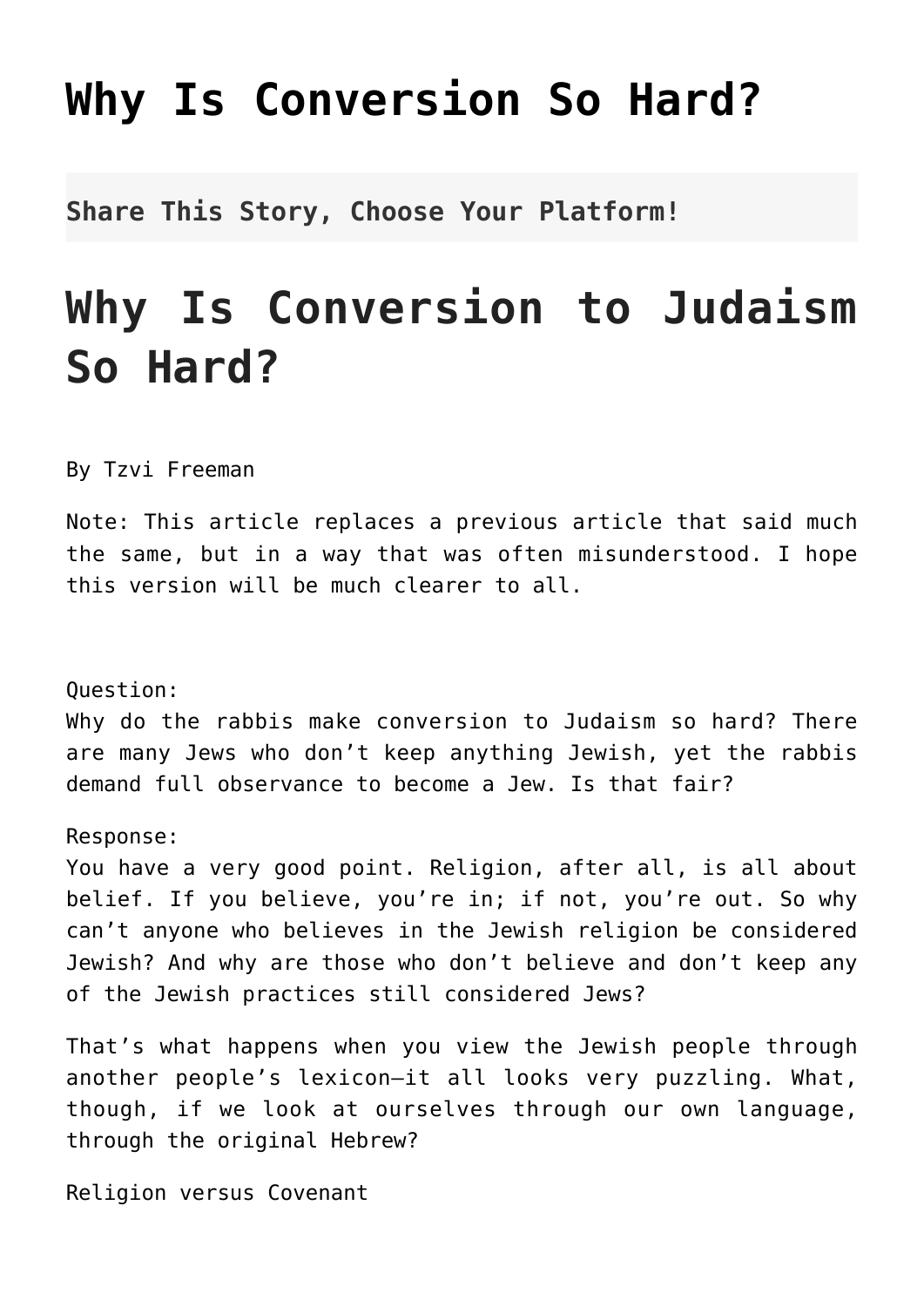We'll start with this word religion. Is Judaism a religion? Is that the right word?

Religions generally start when one teacher spreads his teachings to many disciples. The people who accept these teachings are considered coreligionists. Their common beliefs hold them together as a community.

Moses didn't preach a religion to individuals. He was more of a populist—a civil-rights leader who stood for empowerment of the people. He took his own people, who already had a common heritage, along with many who had decided to join that people, and brought them to Mount Sinai. There he brokered a covenant between a nation and G‑d. G‑d said, "I choose this nation to be my messengers of Torah light to the world." The nation, in turn, chose G‑d, saying, "Whatever G‑d says, we will do and we will obey."

The Jewish people, then, are best described as the "People of the Covenant"—meaning that they are a people because of a covenant. In Hebrew, a covenant is a brit—in this case, not a brit between two individuals, or even between an individual and G‑d (as Abraham had made), but a brit between an entire nation and G‑d.

So let's replace religion with brit and see what happens.

In a religion, you belong because you believe. In Judaism, you believe because you belong.

The brit, as I wrote, is what defines us as a nation—not geographic vicinity, language, government or culture. Even if we live in different countries, speak different languages, establish different leaders and eat different foods, that covenant still bonds us. Most significantly: even if we stop keeping our obligations under that covenant or decide not to believe in it, the covenant endures. A covenant, you see, is a two-way deal. It takes two to make it and two to break it. Just because the people have let go, doesn't mean G‑d has.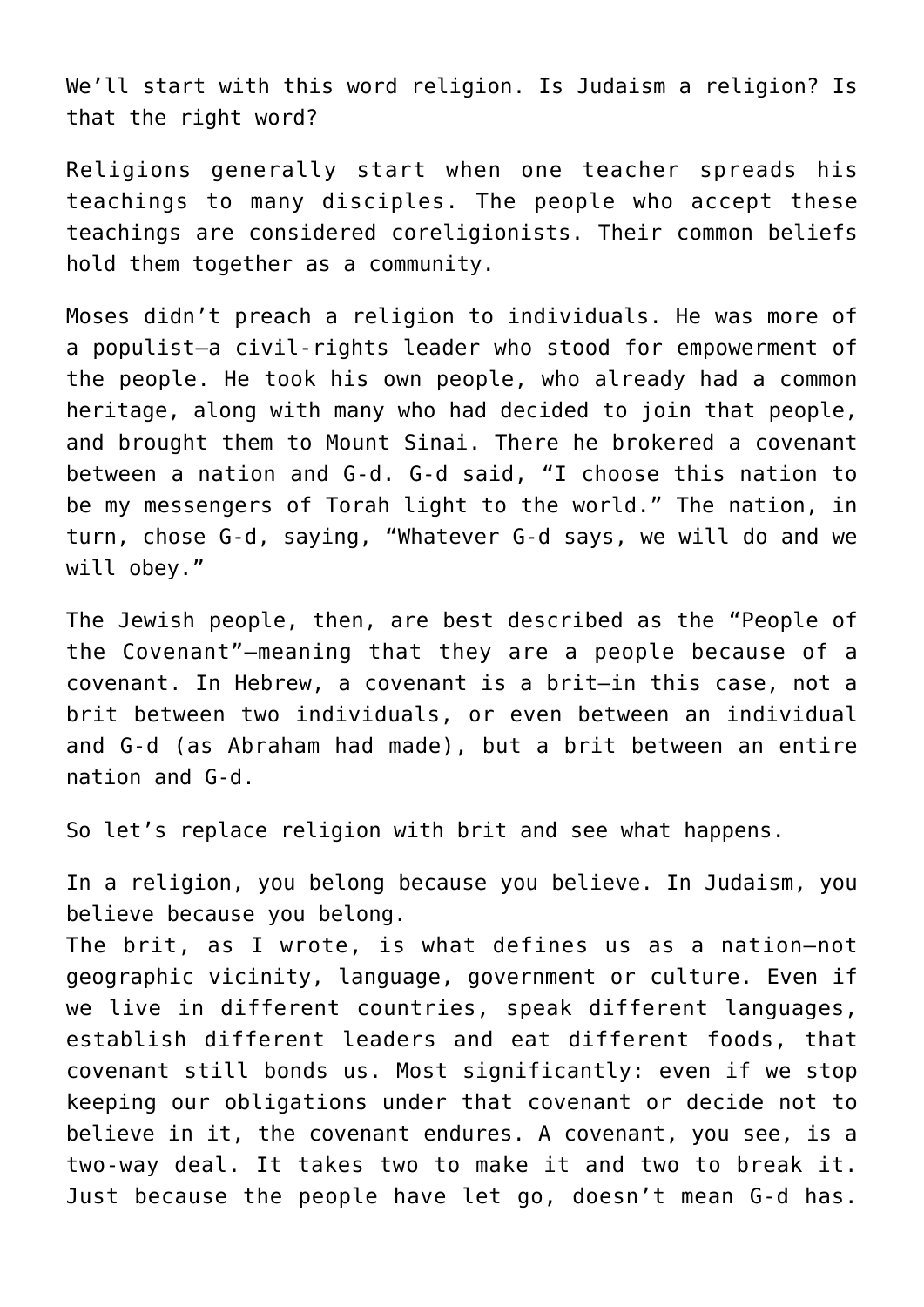That's why it's called an "eternal covenant"—because even if the people may be fickle, G‑d doesn't change His mind.

So there's the difference: In a religion, you belong because you believe. In a brit (in this case, Judaism), you believe because you belong.

Believing is part of the brit. So are all the other mitzvot—obligations—of the covenant. It doesn't matter whether you believe in that covenant or those obligations, or believe that G‑d obligated you, or believe in G‑d at all. You can't fight with history. You are part of this people by virtue of having been born into it, and that's who this people are and what this people do. A deal is a deal.

Conversion versus Giyur Let's look at another word—conversion—and things will become even clearer.

Let's say you weren't born into the Jewish people. Let's say you decide you want to enter into the same covenant as every other Jew. If this were a religion, no problem—you would just accept upon yourself whatever beliefs and rites are expected of you, and you're in. That's what people generally mean when they talk about conversion.

But this is a brit. To enter into G‑d's covenant with the Jewish people, believing and doing is not enough. You need to become part of that people. How do you do that?

In this way, becoming Jewish is very much like becoming an American, a Moldavian or a Zimbabwean citizen. You can't come to a country and declare yourself a member. It's a two-way street: aside from you choosing your country, the government of that country has to decide to accept you.

Similarly, if you choose Judaism, you also need Judaism to choose you. Like we said, a covenant is a two-way deal.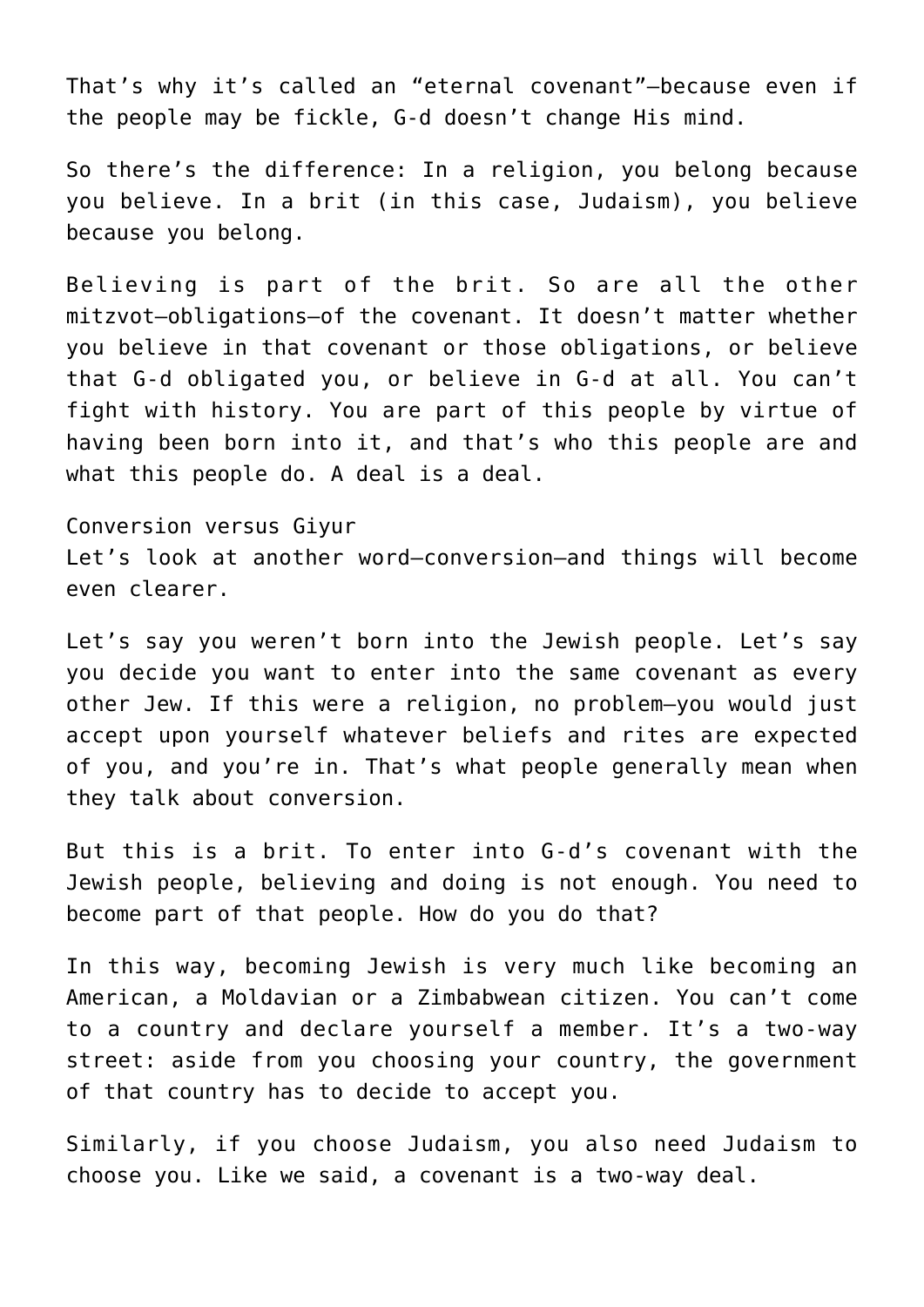So you need to become a ger (pronounced "gehr"). A ger is more than a convert. A ger literally means someone who has come to live among a people to which he or she was not born. A naturalized alien. That's how the ger is described in Torah, and how the process of becoming a ger is described in the Talmud: "A ger who comes to sojourn among us."

By joining this people, the ger instantly becomes part of the same covenant to which the people are part. And although the most essential part of joining this people is to accept the same obligations of the covenant in which they are obligated, it is not by force of his or her acceptance that the ger is obligated. Proof is, if the ger later has a change of mind, it helps zilch. The ger is obligated no matter what, because he or she has now also become "a child of the covenant."

That's one difference between this citizenship and citizenship of a modern country: You could always renounce your citizenship of a country. A Jew, however, is a member of an eternal covenant. Once in, there's no way out.

The details of joining

In short, a ger is an adopted member of the Jewish family. In the words of the paradigm of all gerim, Ruth the Moabite, "Your people are my people; your G‑d is my G‑d."

The rituals of that adoption are the same as what the Jewish people went through at Sinai: circumcision for males, immersion in a mikvah (ritual bath), and acceptance of all Torah obligations. The crucial element, however, is that all of these are to be supervised by a tribunal of learned, observant Jews—representing none other than G‑d Himself. Their job is not only to witness that the ger was properly circumcised and fully immersed in the mikvah, but also to ensure that the ger is duly cognizant of the obligations of the covenant into which he or she is entering.

That's another distinction between obtaining citizenship of a